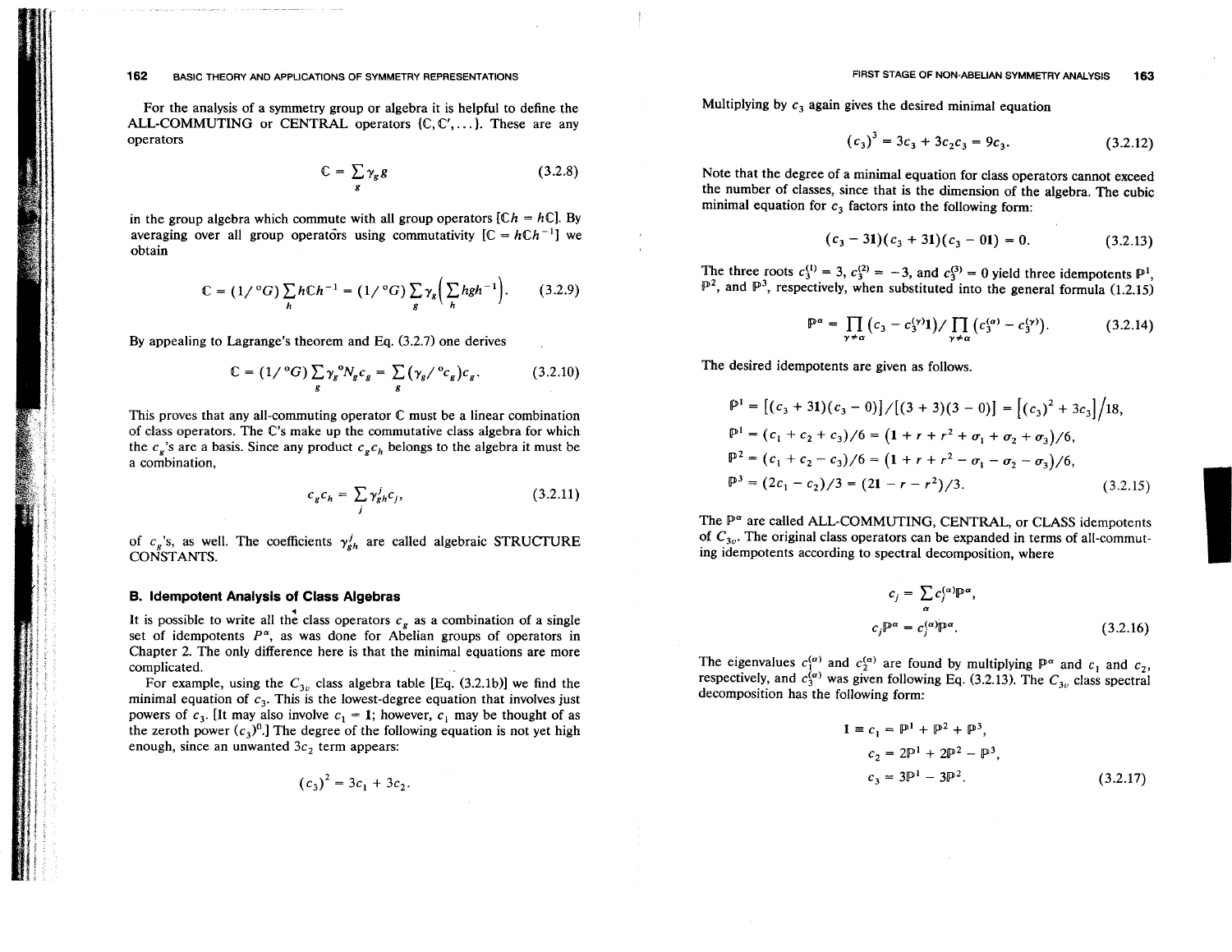# **C. Does the Class Algebra Reduction Work in General?**

**We can easily prove that a decomposition such as the one for C3u is possible for all finite groups. Since class operators commute, one can follow the procedure which worked for Abelian groups (recall Section 2.9), �rovided no** minimal equation contains a repeated root. But suppose a root is repeated: **that is, suppose that**

$$
(c - c11)(\cdots)(c - cr1)m(\cdots) = 0
$$
 (3.2.18)

was the MEq of c with  $m \geq 2$  repeated roots. This would imply that one **could construct a nonzero operator** *n,*

$$
n = (c - c11)(\cdots)(c - cr1)m-1(\cdots) \neq 0, \qquad (3.2.19)
$$

**which is NILPOTENT, i.e., an operator whose square is zero:**

$$
n^2 = 0.\t(3.2.20)
$$

If nilpotent *n* acts on any combination  $G = \sum_{\gamma_g} g$  of group operators it yields an operator  $nG$  which is also nilpotent (note that  $nG = Gn$  since *n* is in the **class algebra):**

$$
nGnG = Gn^2G = 0.
$$
 (3.2.21)

Now setting  $G = n^{\dagger}$ , and following the same arguments which are stated in Appendix C, we conclude that  $n^{\dagger}n$  and finally n must be zero. A Hermitian **operator cannot be nilpotent without being zero. Hence, a class operator can** never have repeated roots; therefore, the class spectral decomposition is **always possible.** 

**. Finally, the all-commuting or class idempotents can be seen to be umque for the same reasons that applied to Abelian groups (cf. Section 2.9). Also, they may be shown to be Hermitian (see Problem 1.2.7):**

 $\bullet$ 

$$
\mathbb{P}^{\alpha \dagger} = \mathbb{P}^{\alpha}.\tag{3.2.22}
$$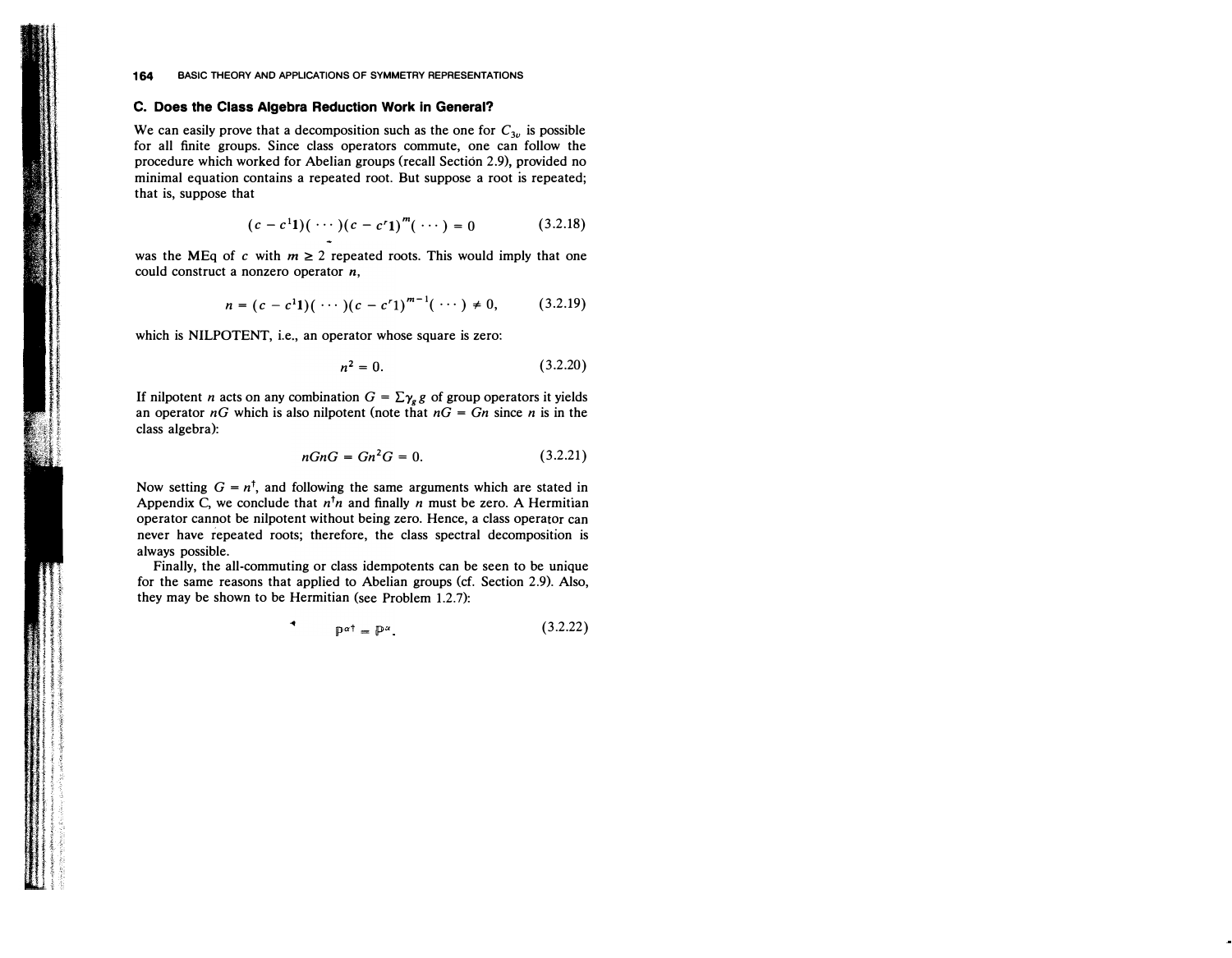# **3.5 CHARACTER FORMULAS**

**For Abelian symmetry analysis the number of repetitions or FREQUENCY**  of a given irrep  $\mathscr{D}^{\alpha}$  is the number of states of that type still to be separated **by means other than symmetry projection. The same is true for multidimensional irreps of non-Abelian groups because different substrates or partners of any itrep will give rise to identical equations. One has only to solve one set**  for each irrep  $(\alpha)$  regardless of its dimension  $l^{\alpha}$ .

**Let us now derive some simple formulas for frequency of an irrep of a finite group in a given representation. These are called CHARACTER**  formulas. Characters of multidimensional irreps are the traces of the  $\mathscr{D}^{\alpha}$ **matrices as defined in the following:** 

$$
\chi^{\alpha}(g) = \text{TRACE } \mathscr{D}^{\alpha}(g) = \sum_{i=1}^{l^{\alpha}} \mathscr{D}_{ii}^{\alpha}(g). \tag{3.5.1}
$$

**For Abelian groups irreps and characters are the same thing, since then**   $I^{\alpha} = 1$  always. Nevertheless, every formula given in this section can be **applied to either Abelian or non-Abelian groups.** 

**One property of the characters is that they are equal for any two symmetry operators g and g' that are equivalent or from the same class. If g is in the** same class with  $g'$ , then  $g' = h^{-1}gh$  for some other symmetry operators h. **Representing this gives** 

$$
\chi^{\alpha}(g') = \sum_{i}^{\infty} \mathcal{D}_{ii}^{\alpha}(g') = \sum_{i,j,k}^{\infty} \mathcal{D}_{ij}^{\alpha}(h^{-1}) \mathcal{D}_{jk}^{\alpha}(g) \mathcal{D}_{ki}^{\alpha}(h)
$$
  
= 
$$
\sum_{j,k}^{\infty} \left( \sum_{i}^{\infty} \mathcal{D}_{ki}^{\alpha}(h) \mathcal{D}_{ij}^{\alpha}(h^{-1}) \right) \mathcal{D}_{jk}^{\alpha}(g)
$$
  
= 
$$
\sum_{j}^{\infty} \mathcal{D}_{ij}^{\alpha}(g),
$$

**and finally** 

$$
\chi_{g'}^{\alpha} \equiv \chi^{\alpha}(g') = \chi^{\alpha}(g), \qquad (3.5.2)
$$

for all g in the class  $c_g$ .

**Recall the completeness relations between the all-commutmg idempotents**  $\mathbb{P}^{\alpha}$  and the irreducible or elementary idempotents  $P_{ii}^{\alpha}$ .

 $\mathbb{P}^{\alpha} = \sum_{i} P_i^{\alpha} = \sum_{i} P_{ii}^{\alpha}.$ 

This leads to a formula for the all-commuting idempotents  $\mathbb{P}^{\alpha}$  in terms of characters using the formula for  $P_{ii}^{\alpha}$  given in Eq. (3.4.19):

$$
\mathbb{P}^{\alpha} = \sum_{i} P_{ii}^{\alpha} = (l^{\alpha} / {}^{\circ}G) \sum_{g} \sum_{i} \mathcal{D}_{ii}^{\alpha^{*}}(g) g
$$

$$
= (l^{\alpha} / {}^{\circ}G) \sum_{g} \chi^{\alpha^{*}}(g) g.
$$

**Since the characters are the same for equivalent operators, the preceding sum can be reduced to a sum over just one element from each class**   $c_e = (g + g' + \cdots),$ 

$$
\mathbb{P}^{\alpha} = (l^{\alpha}/{}^{\circ}G)\big[\chi^{\alpha^{*}}_{g}(g+g'+\cdots)+\chi^{\alpha^{*}}_{h}(h+h'+\cdots)+\cdots\big],
$$

**or** 

$$
\mathbb{P}^{\alpha} = (l^{\alpha} / {}^{\circ}G) \sum_{\substack{\text{classes} \\ c_g}} \chi_g^{\alpha^*} c_g. \tag{3.5.3}
$$

**This sum is a key to the derivation and application of characters.**